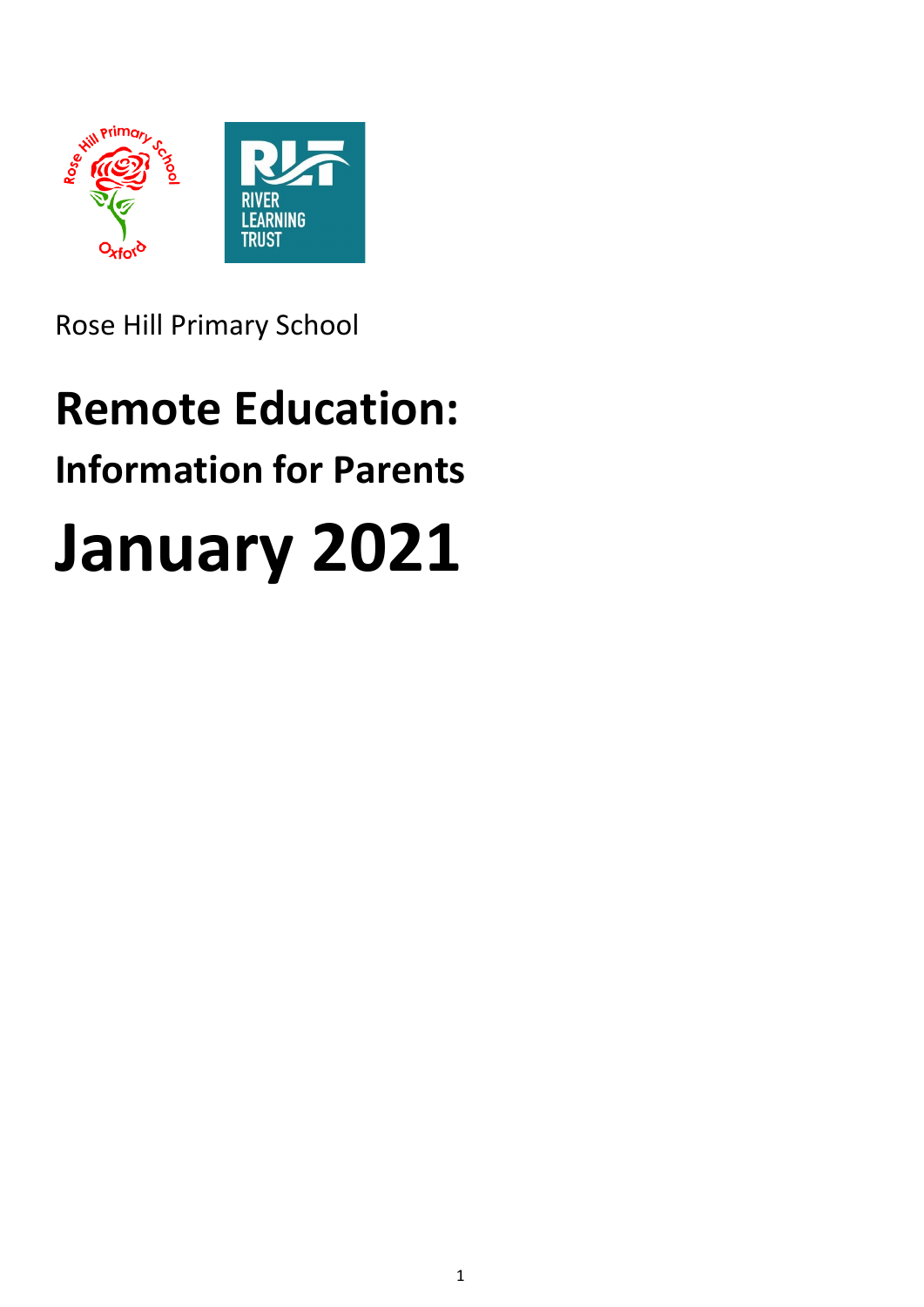This information is intended to provide clarity and transparency to pupils and parents or carers about what to expect from remote education where national or local restrictions require entire cohorts (or bubbles) to remain at home.

For details of what to expect where individual pupils are self-isolating, please see the final section of this page.

# **The remote curriculum: what is taught to pupils at home**

A pupil's first day or two of being educated remotely might look different from our standard approach, while we take all necessary actions to prepare for a longer period of remote teaching.

#### **What should my child expect from immediate remote education on the first day or two of pupils being sent home?**

Teachers will be in touch to ensure you have your child's Google Classroom login details and have access to the website. Teachers will check whether you have the IT equipment you need - where appropriate you will be asked whether you would prefer to have hard copies of the work set for the class.

### **Following the first few days of remote education, will my child be taught broadly the same curriculum as they would if they were in school?**

We teach the same curriculum remotely as we do in school wherever possible and appropriate. However, we have needed to make some adaptations in some subjects (for example signposting to suitab;e sites for PE.

## **Remote teaching and study time each day**

#### **How long can I expect work set by the school to take my child each day?**

We expect that remote education (including remote teaching and independent work) will take pupils broadly the following number of hours each day:

| Key Stage 1 | 2-3 hours |
|-------------|-----------|
| Key Stage 2 | 4 hours   |

## **Accessing remote education**

#### **How will my child access any online remote education you are providing?**

We use Google Classroom and MyMaths

#### If my child does not have digital or online access at home, how will you support them to access **remote education?**

We recognise that some pupils may not have suitable online access at home. We take the following approaches to support those pupils to access remote education:

- We are obtaining Chromebooks to lend out to those children who do not have appropriate access to Google Classroom. Please let us know if you require one for your child.
- We may also be able to help families with limited internet access please let us know if this is the case.
- For those who can not access remote learning online, we are providing packs of printed materials and delivering them to families directly.
- Those children who do not have access to online remote learning platforms are able to return their work by hand to the school office.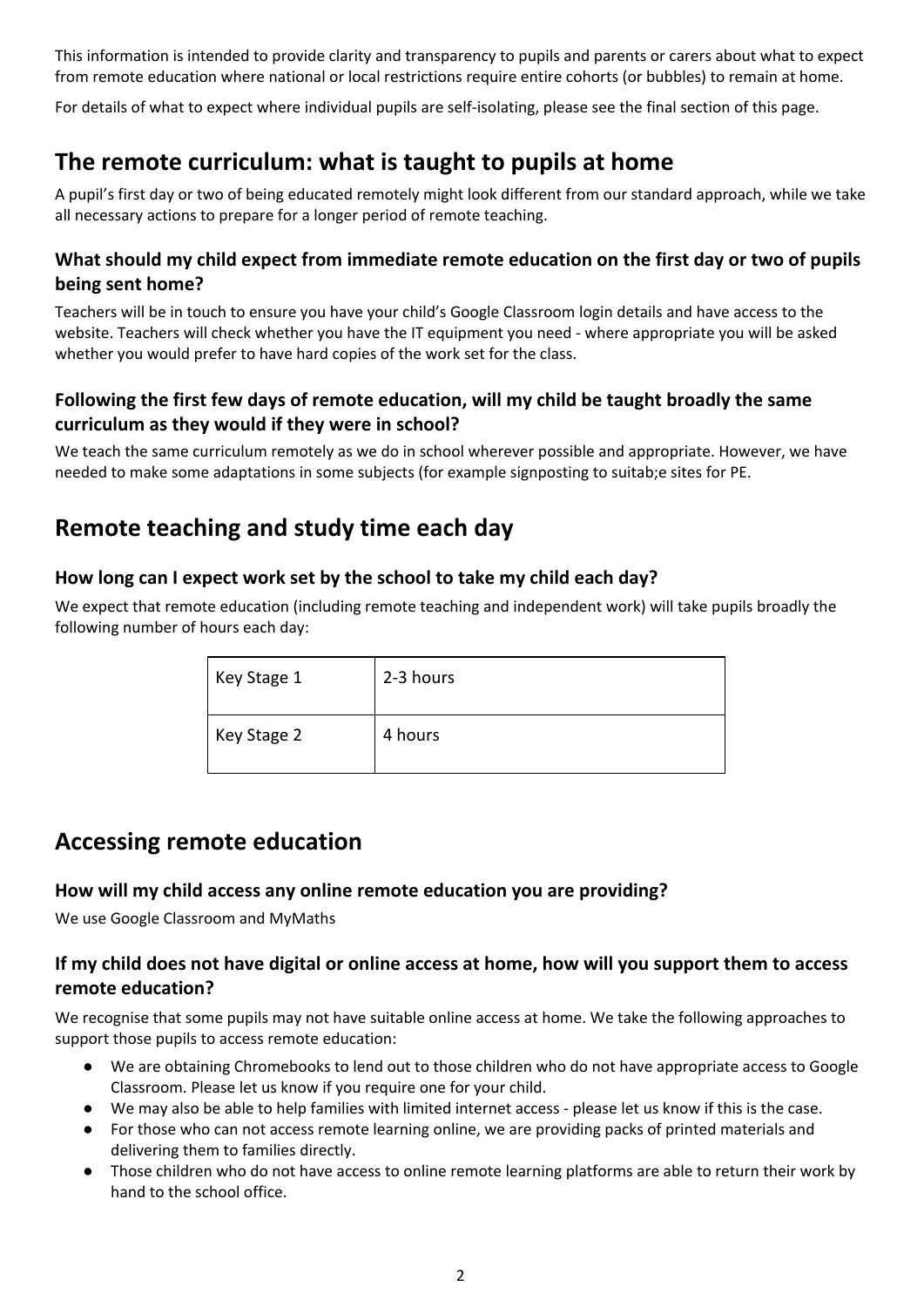## **How will my child be taught remotely?**

We use a combination of the following approaches to teach pupils remotely:

- Assignments are set on Google Classroom, with recorded videos made by the teacher
- Printed paper packs are produced by the teachers
- Some commercial websites may be used to support learning
- Some teaching will be delivered live using Google Meet

In Early Years, printed paper packs are sent home fortnightly.

# **Engagement and feedback**

#### **What are your expectations for my child's engagement and the support that we as parents and carers should provide at home?**

It is helpful for children to have clear routines during the day while working from home, and your support is often needed for them to fully engage with their work.

#### How will you check whether my child is engaging with their work and how will I be informed if **there are concerns?**

We will be checking whether children are completing work every day and we will ring or email you if we have any concerns.

#### **How will you assess my child's work and progress?**

Feedback can take many forms and may not always mean extensive written comments for individual children. For example, whole-class feedback or quizzes marked automatically via digital platforms are also valid and effective methods, amongst many others. Our approach to feeding back on pupil work is as follows:

- On Google Classroom, teachers will mark and comment on all of children's work, answering their questions and supporting their learning. We will also be working collaboratively to provide feedback and suggestions on work live.
- If your child is working on paper, please return completed work to school so that it can be marked by teachers, or post photographs onto Google classroom.

# **Additional support for pupils with particular needs**

#### **How will you work with me to help my child who needs additional support from adults at home to access remote education?**

We recognise that some pupils, for example some pupils with special educational needs and disabilities (SEND), may not be able to access remote education without support from adults at home. We acknowledge the difficulties this may place on families, and we will work with parents and carers to support those pupils in the following ways:

● If your child has additional needs, we will be in touch to ensure that your child is getting appropriate work or is able to access the work that is being set.